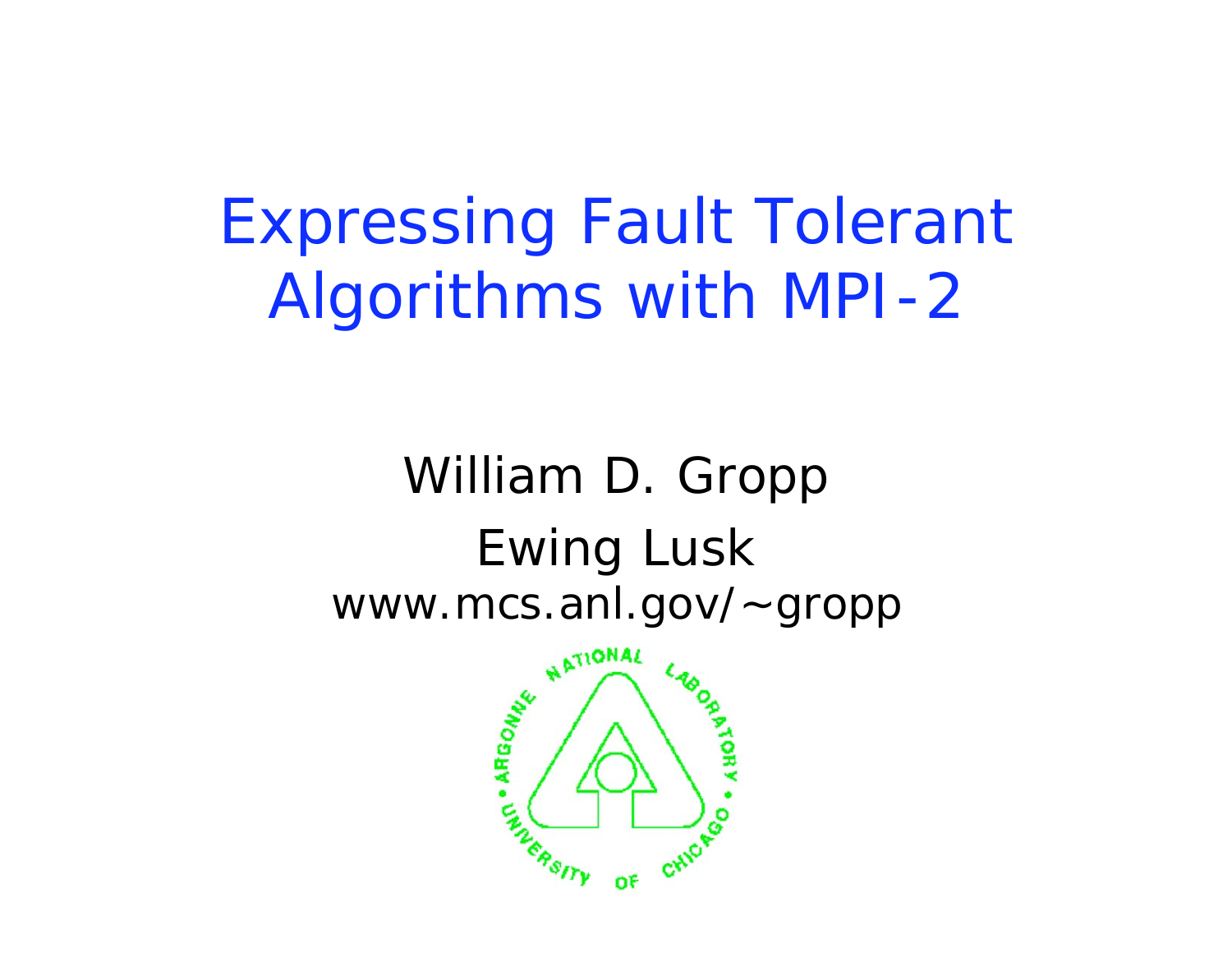

- Myths about MPI and Fault Tolerance
	- Error handling and reporting
- Goal of Fault Tolerance
	- $\triangleleft$  Run applications
		- Science simulations are different from real-time controls and from databases
- Checkpointing
	- The best solution?
- Generalizing transactional semantics
	- Well-studied for databases
	- Built around two-party transactions

ANS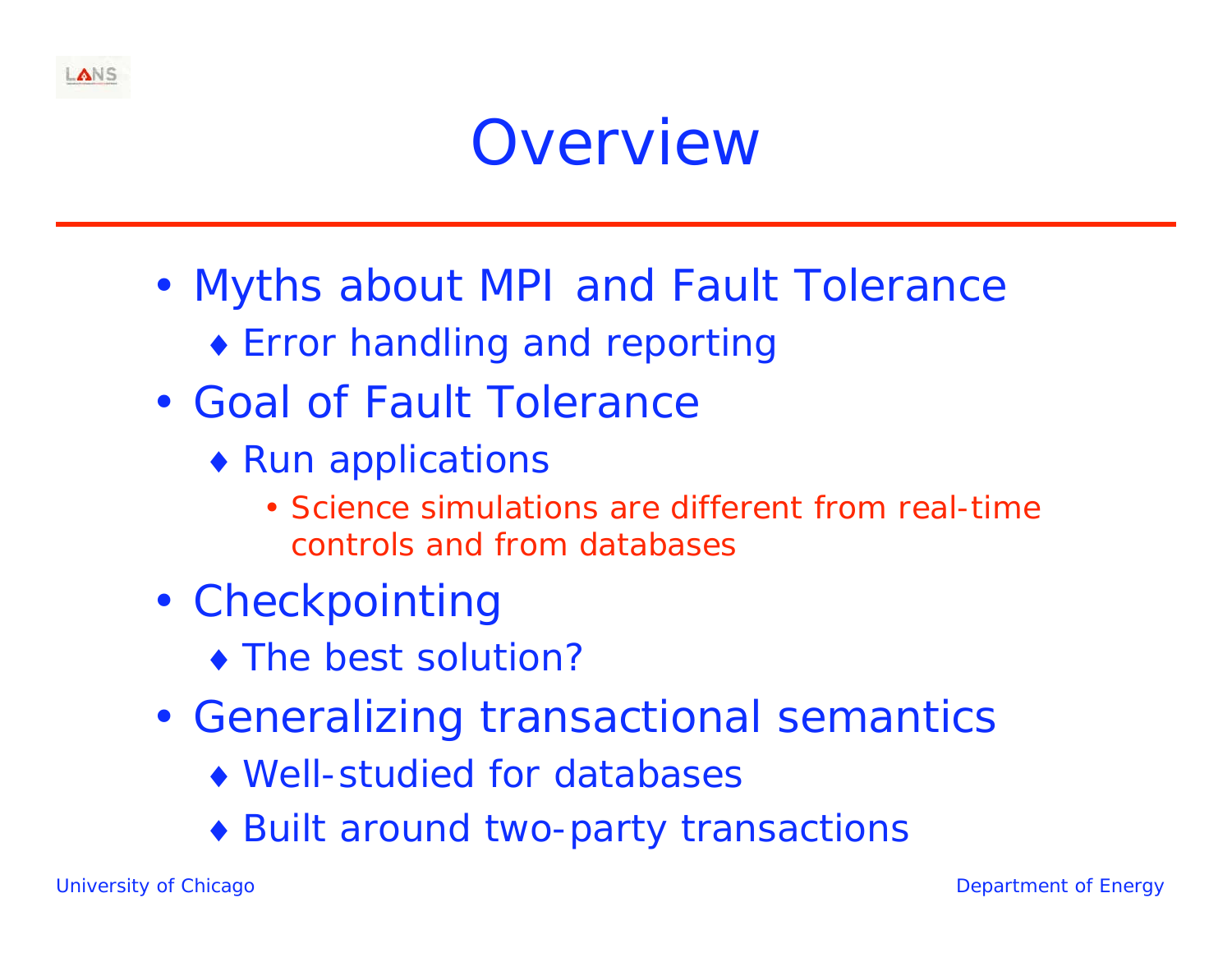

## Myths and Facts

Myth: MPI behavior is defined by its implementations. Fact: MPI behavior is defined by the Standard Document at http://www.mpi-forum.org

Myth: MPI is not fault tolerant.

- Fact: This statement is not well formed. Its truth depends on what it means, and one can't tell from the statement itself. More later.
- Myth: All processes of MPI programs exit if any one process crashes.
- Fact: Sometimes they do; sometimes they don't; sometimes they should; sometimes they shouldn't. More later.

Myth: Fault tolerance means reliability. Fact: These are completely different. Again, definitions are required.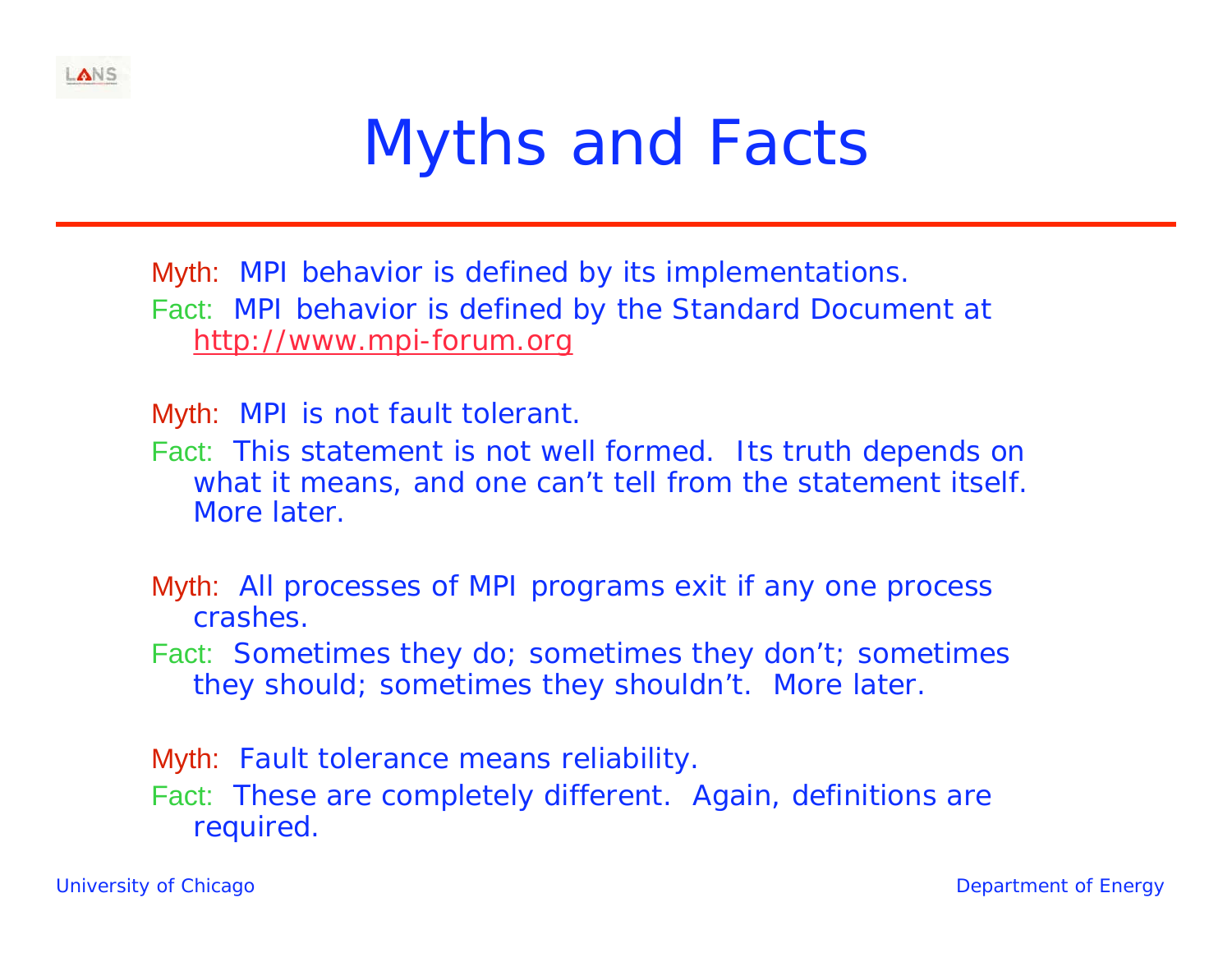

## More Myths and Facts

- Myth: Fault tolerance is independent of performance. Fact: In general, no. Perhaps for some (weak) aspects, yes. Support for fault tolerance will negatively impact performance.
- Myth: Fault tolerance is a property of the MPI standard (which it doesn't have).
- Fact: Fault tolerance is not a property of the specification, so it can't not have it.  $\odot$
- Myth: Fault tolerance is a property of an MPI implementation (which most don't have).
- Fact: Fault tolerance is a property of a program. Some implementations make it easier to write fault-tolerant programs than others do.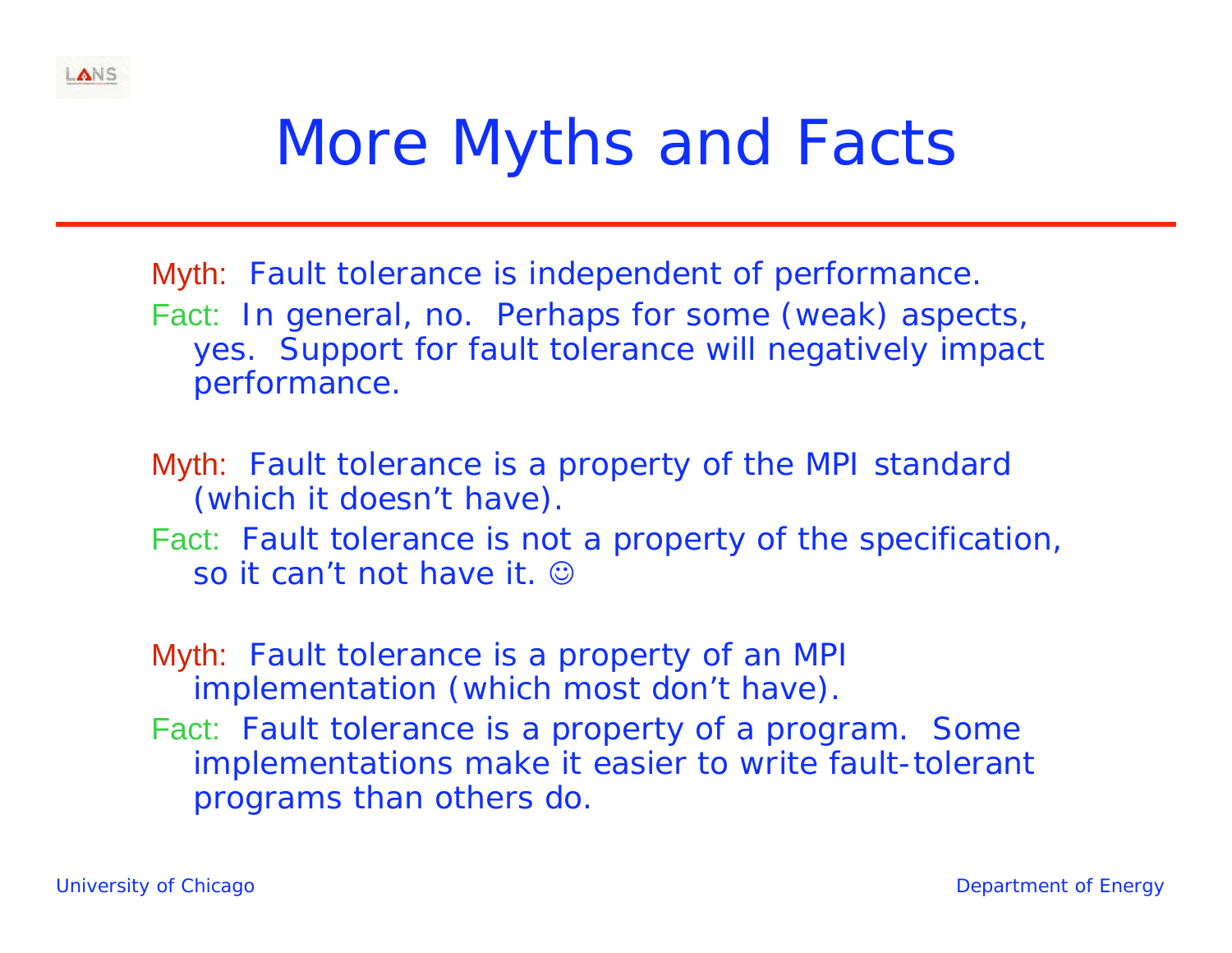

#### Even More Myths and Facts

- Myth: Computers with tens or hundreds of thousands of processors will be failing constantly
- Fact: The frequency of faults does not scale (simply) with the number of processors. More important are the number of mechanical connections (e.g., pins and cables), nonredundant systems with moving parts (e.g., fans and disks), and high-stress, low margin components (e.g., cheap PC power supplies). And software.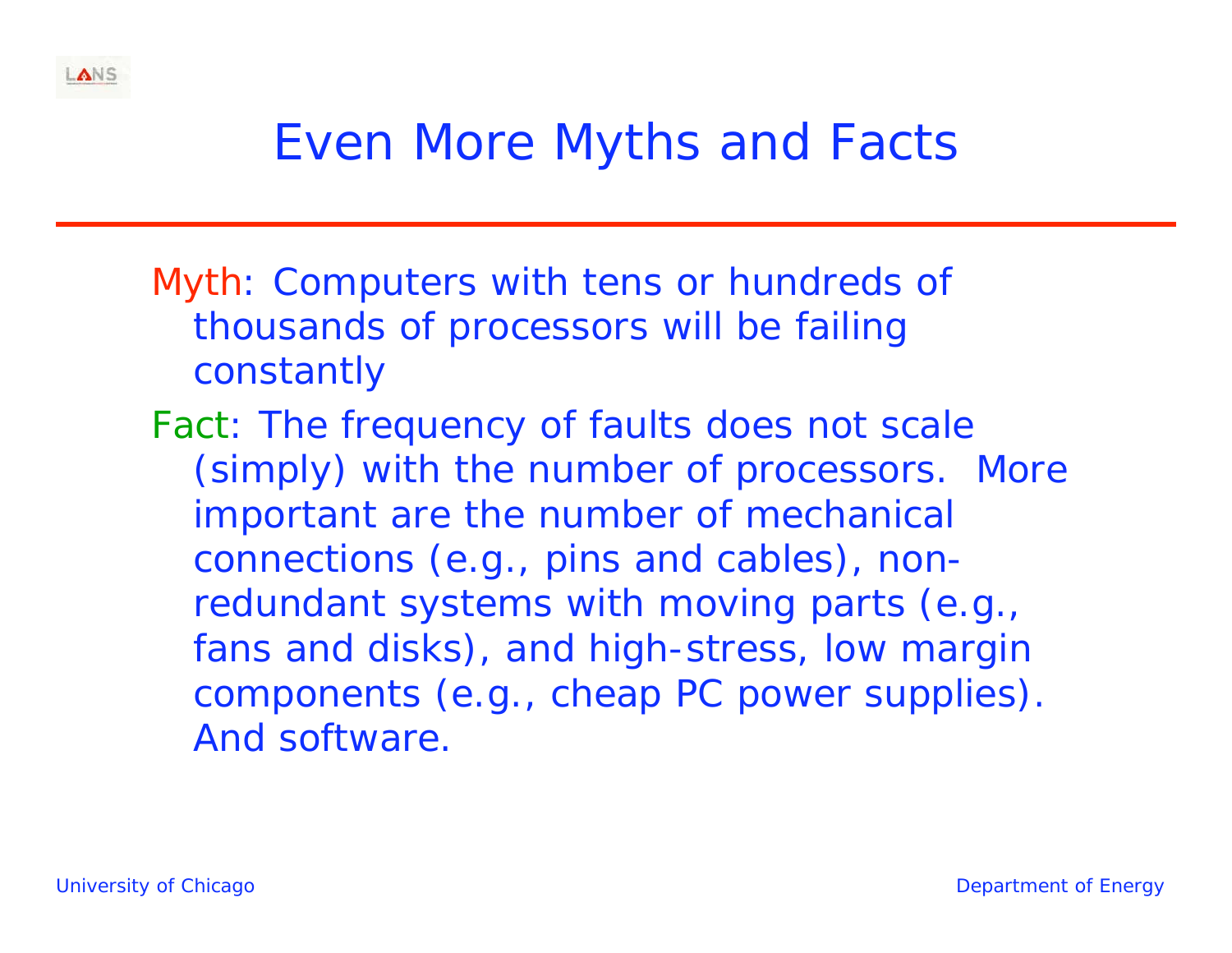

#### What Does the MPI Standard Say That is Relevant to Fault Tolerance?

- $\bullet$  MPI requires reliable\* communication. An implementation that permits messages to be corrupted in transit and still delivered to the user is a nonconforming MPI implementation. (Regrettably, not a hypothetical case.)
- $\bullet$  MPI allows users to attach error handlers to communicators.
	- MPI ERRORS ABORT, the "all-fall-down" error handler, is required to be the default.
		- How often do *you* check the return code from a routine?
	- MPI\_ERRORS\_RETURN can be used to allow applications (and especially libraries) to handle errors.
	- Users can write and attach their own error handlers on a communicator-by-communicator basis.
		- Modularity!

University of Chicago Department of Energy \*guaranteed delivery, for network types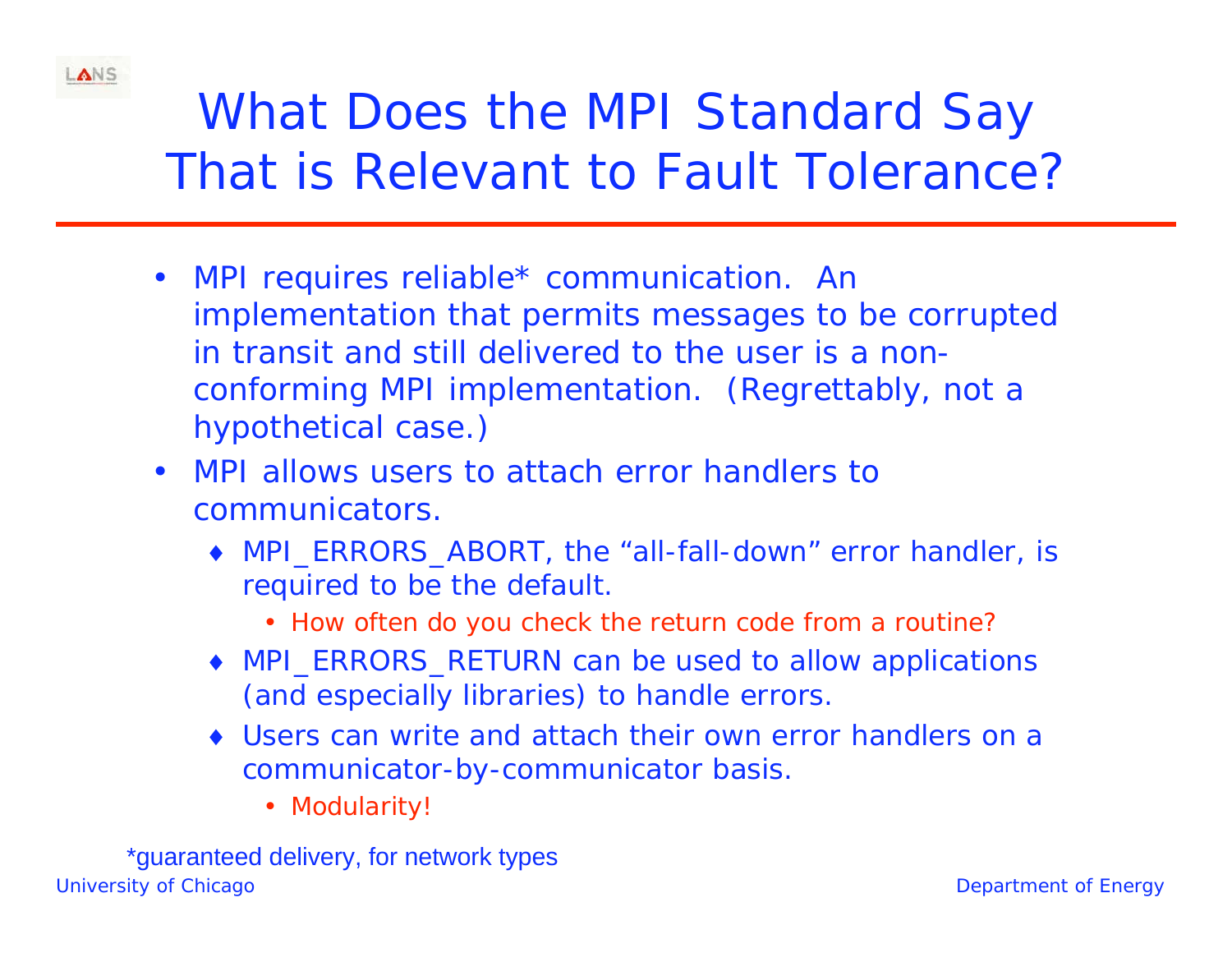

#### Goals of Fault Tolerance in (many) Scientific Simulations

- $\epsilon$  The goal of the simulation is to answer a question with the minimum *total* resource.
- • A failed simulation is "only" lost resource (compared to a lost bank transaction)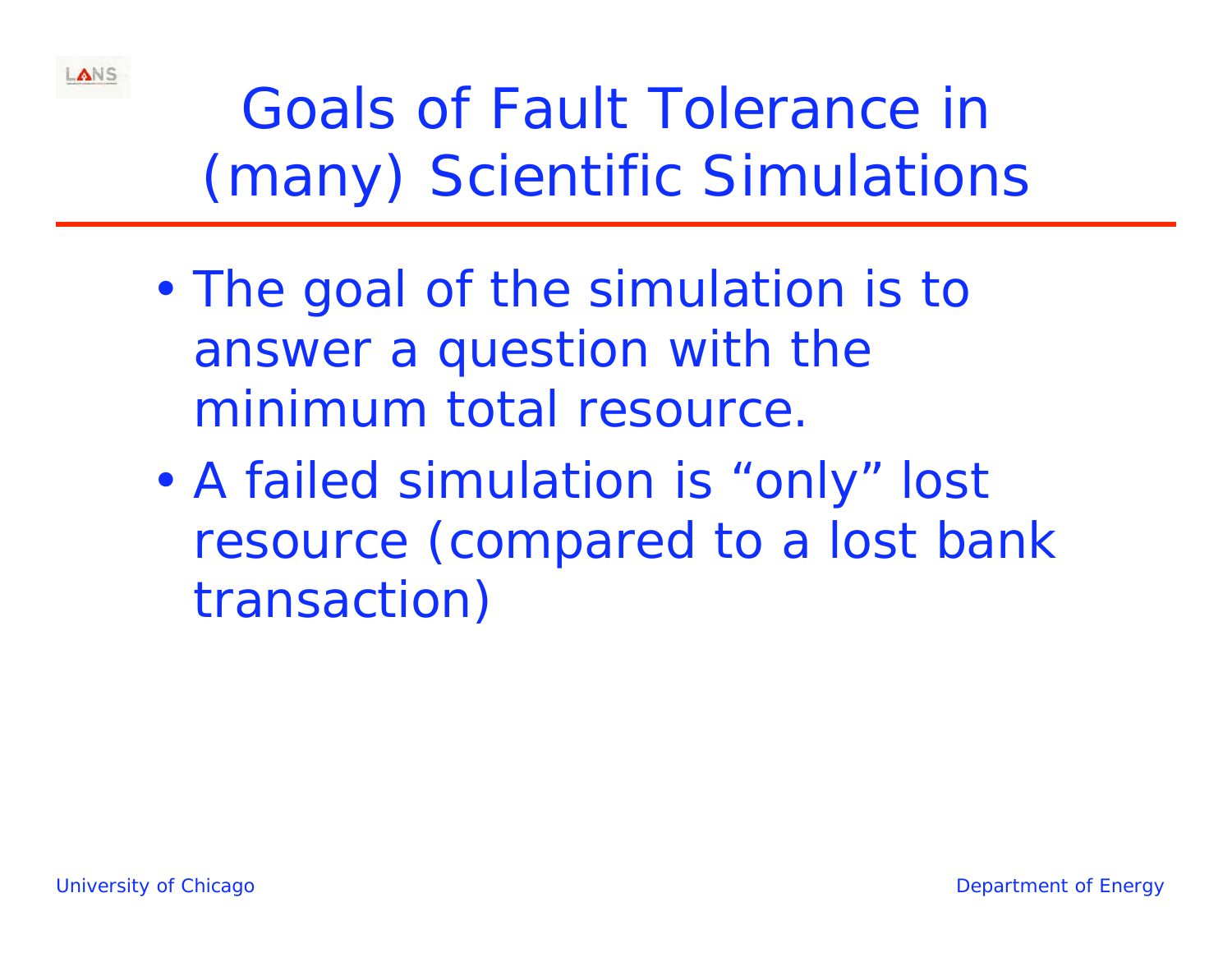## Checkpointing

- • Is Checkpointing so bad?
	- ◆ Pros:
		- Does not change user's algorithm
		- Modular; does not impact other components of the application
	- ◆ Cons:
		- Depends on high-performance I/O
		- Requires either user-directed or compiler-assisted checkpointing for efficiency
- $\epsilon$ How expensive is checkpointing?

LANS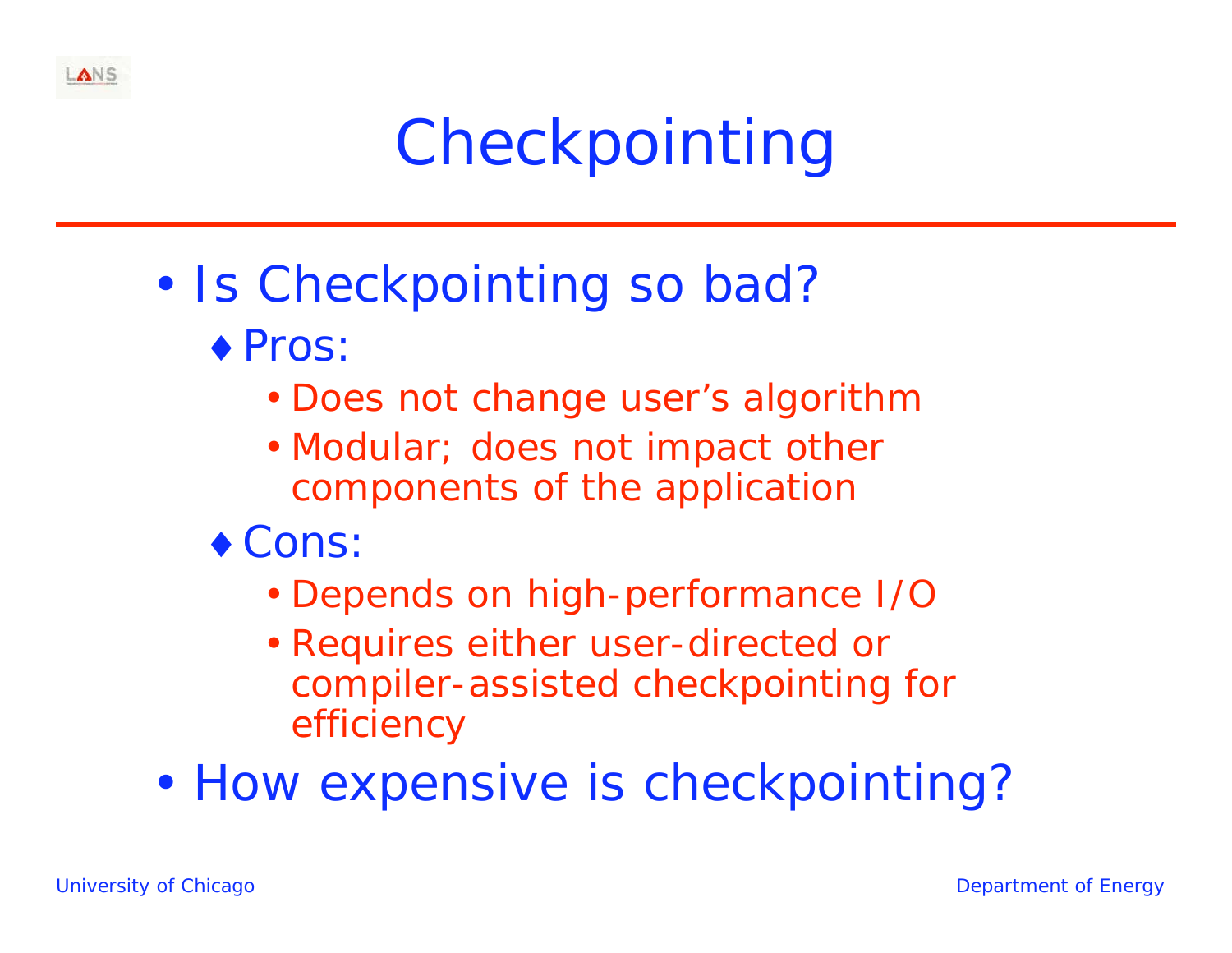

- $\epsilon$  $K_0$  – Cost to create and write
- $\left($  $K_1$  – Cost to read and restore
- $\left($ A – Probability of failure
- $\epsilon$  $T<sub>o</sub>$  – Time between checkpoints
- $\left($  T – Total time to run, without checkpoints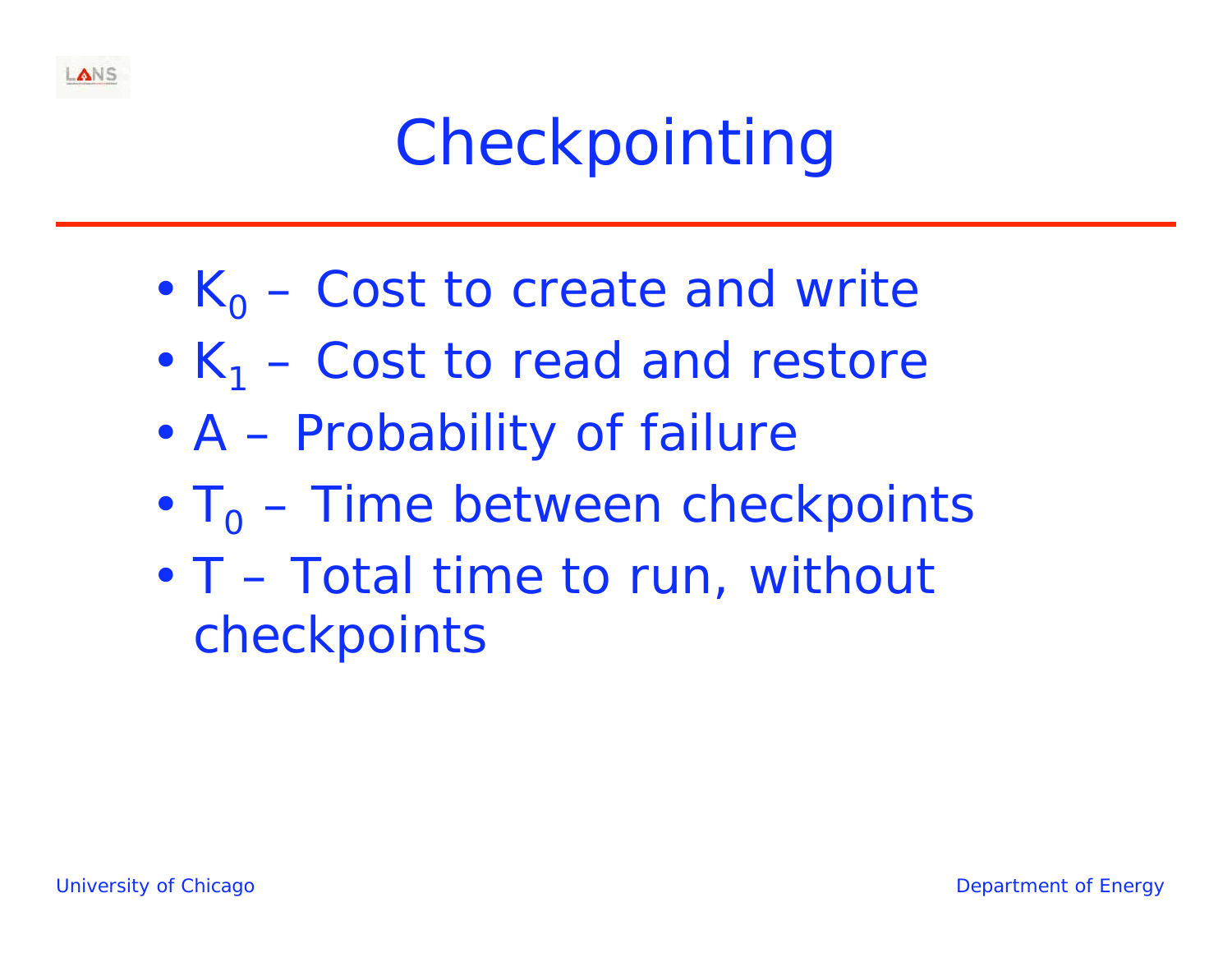

## The Cost of Checkpointing

- If the probability of failure is independent of time and has an exponential PDF, and is small, then an estimate of the total time with failures is
	- $E_T=(T/t_0)(K_0+t_0+a(K_1t_0+(1/2)t_0^2))$
	- Tradeoff frequent checkpoints reduce the about of "lost" compute time but incure greater overhead
- We can optimize for the number of checkpoints by finding the value of  $t_0$ that minimizes this, leading to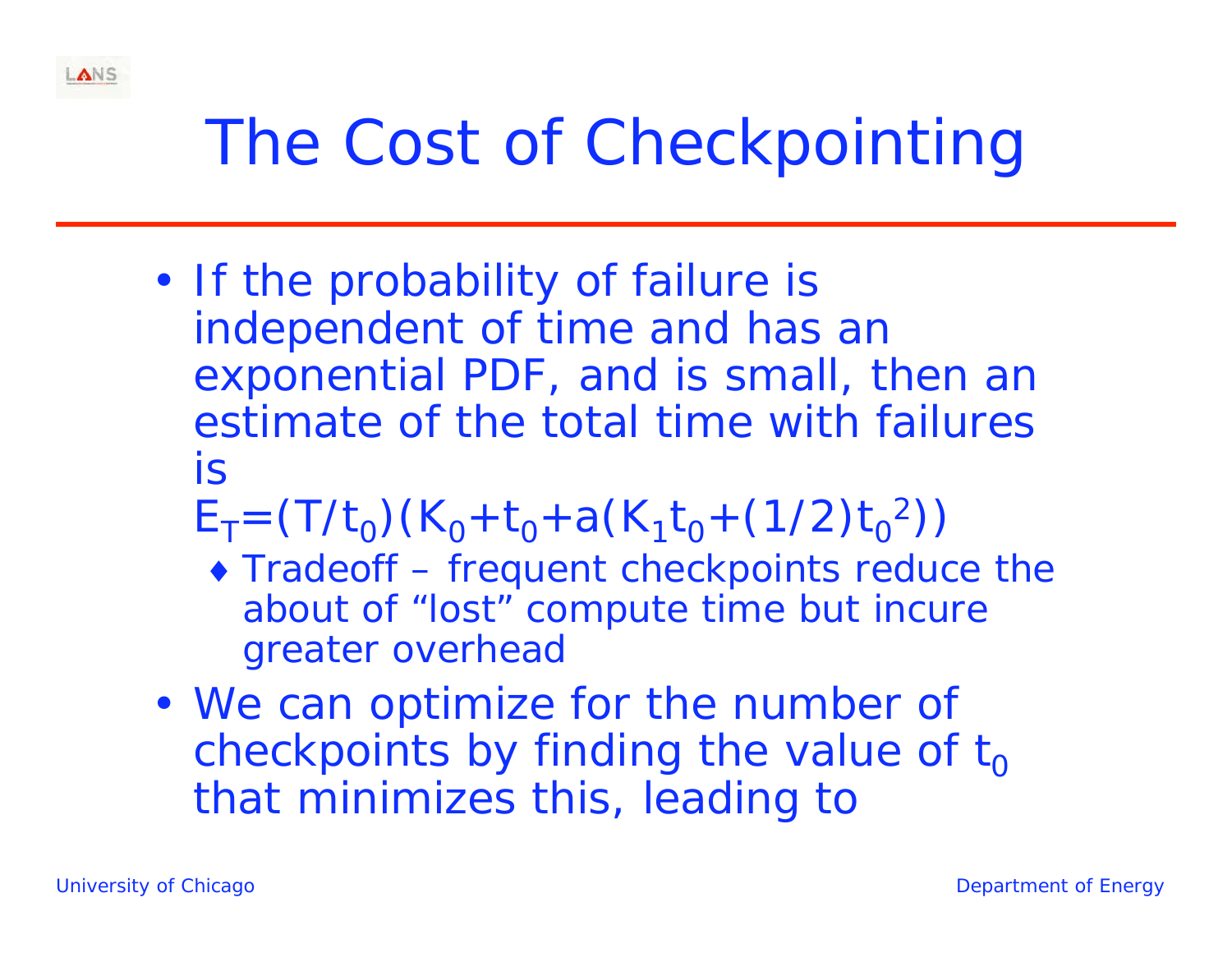

## Optimized Checkpointing

- • $E_T = T (1 + aK_1 + (2aK_0)^{1/2})$
- To minimize this cost, we can
	- Reduce the probability of failure "a"
		- Various robust communication strategies for internode communication failures
		- Use better hardware and software
	- Reduce the cost of reading and writing a checkpoint
		- Use parallel I/O and checkpoint only the data needed to restart the computation
		- Use "lazy redundancy" to provide fully overlapped, cost effective fault-tolerance in the I/O system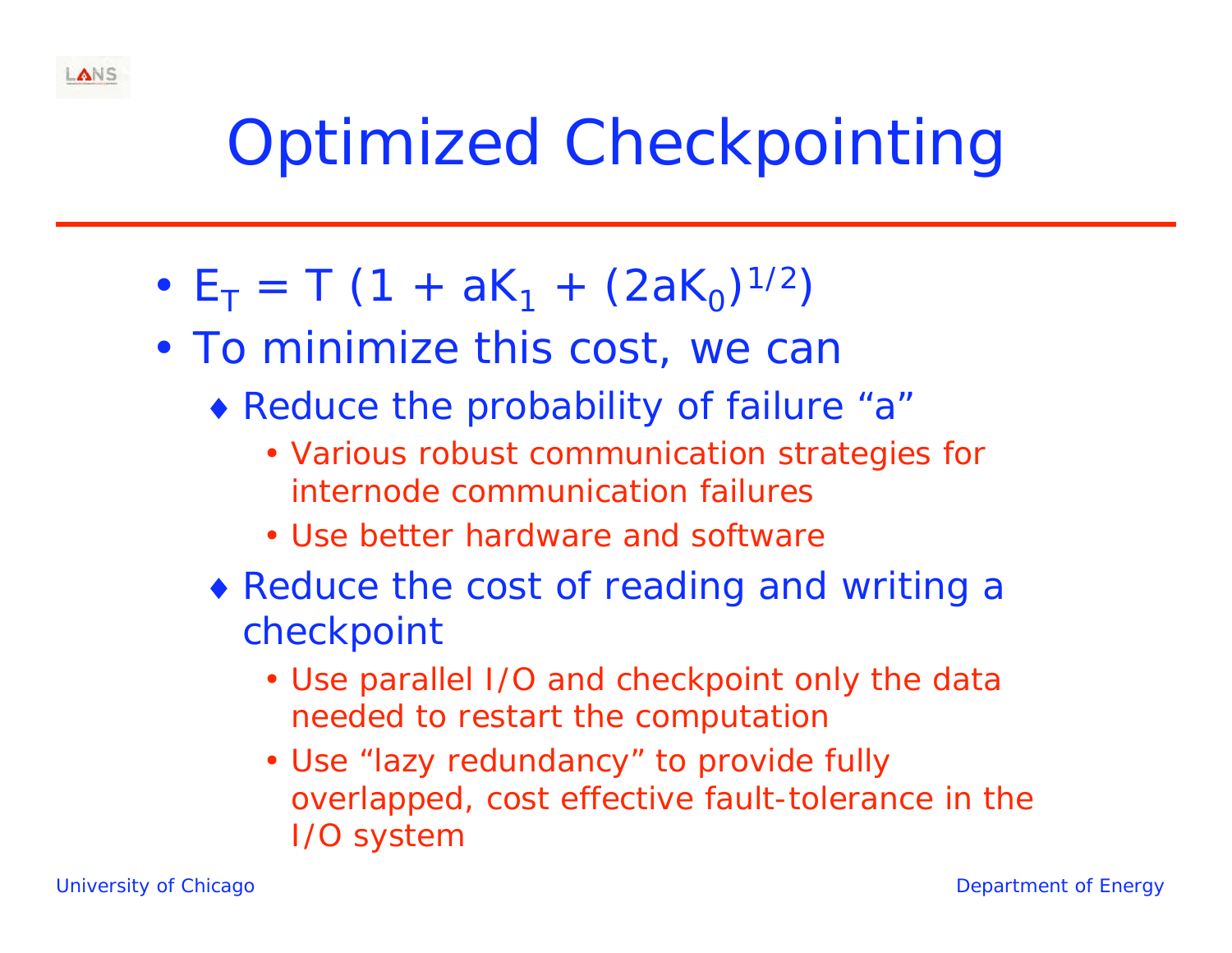Generalizing Two-Party **Operations** 

- Fault tolerance is well studied and understood in other areas of CS
- One major approach relies on carefully defined operations between two agents.
- In many fault-tolerant scientific applications today, the agents are processes and the communication is handled by a *socket* or a *remote procedure call*
- MPI provides a natural way to generalize this: the *intercommunicator*

LANS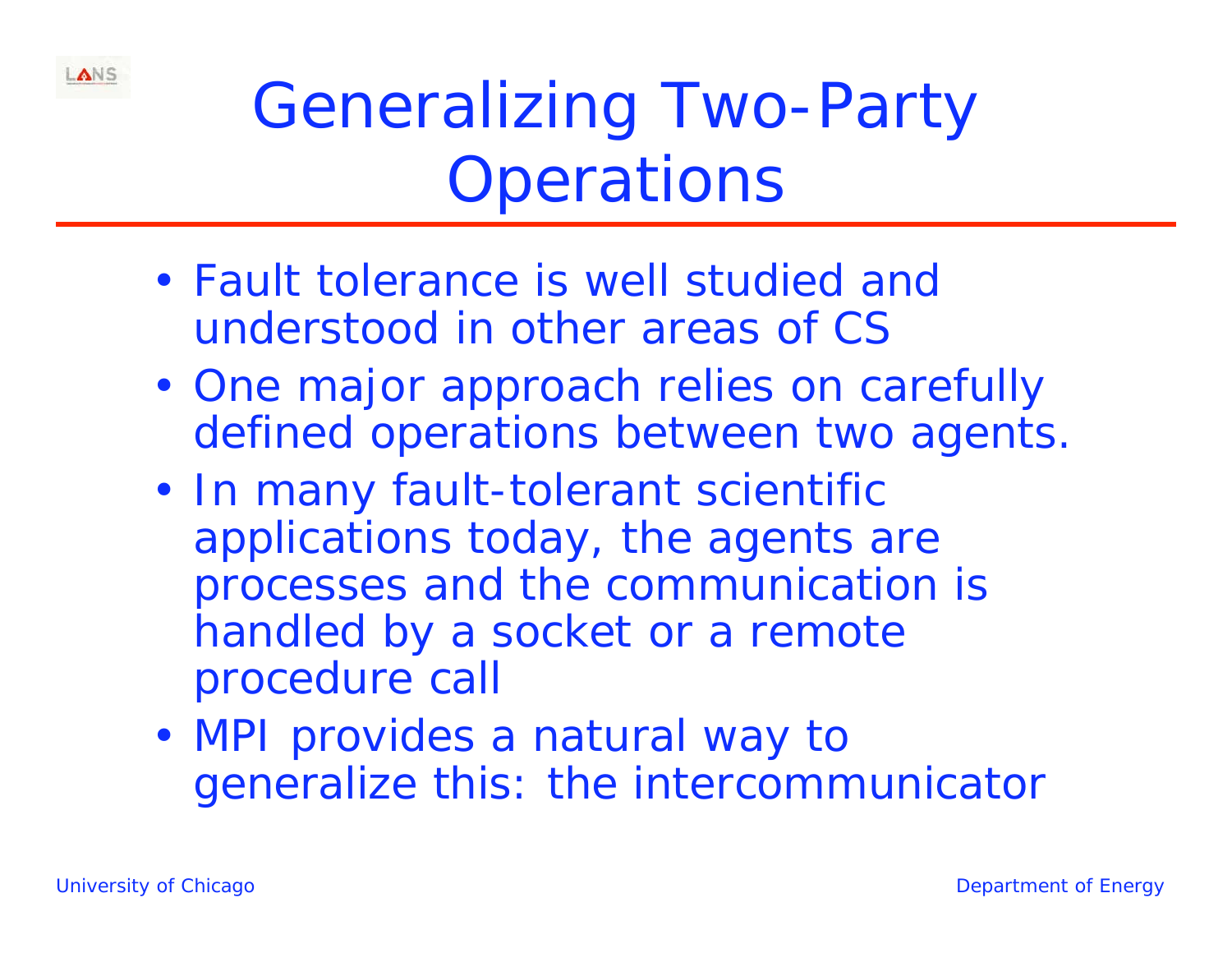

### Intercommunicators

- Contain a *local* group and a *remote* group
- Point-to-point communication is between a process in one group and a process in the other.
- • Can be merged into a normal (intra) communicator.
- Created by **MPI\_Intercomm\_create** in MPI-1.
- Play a more important role in MPI-2, created in multiple ways.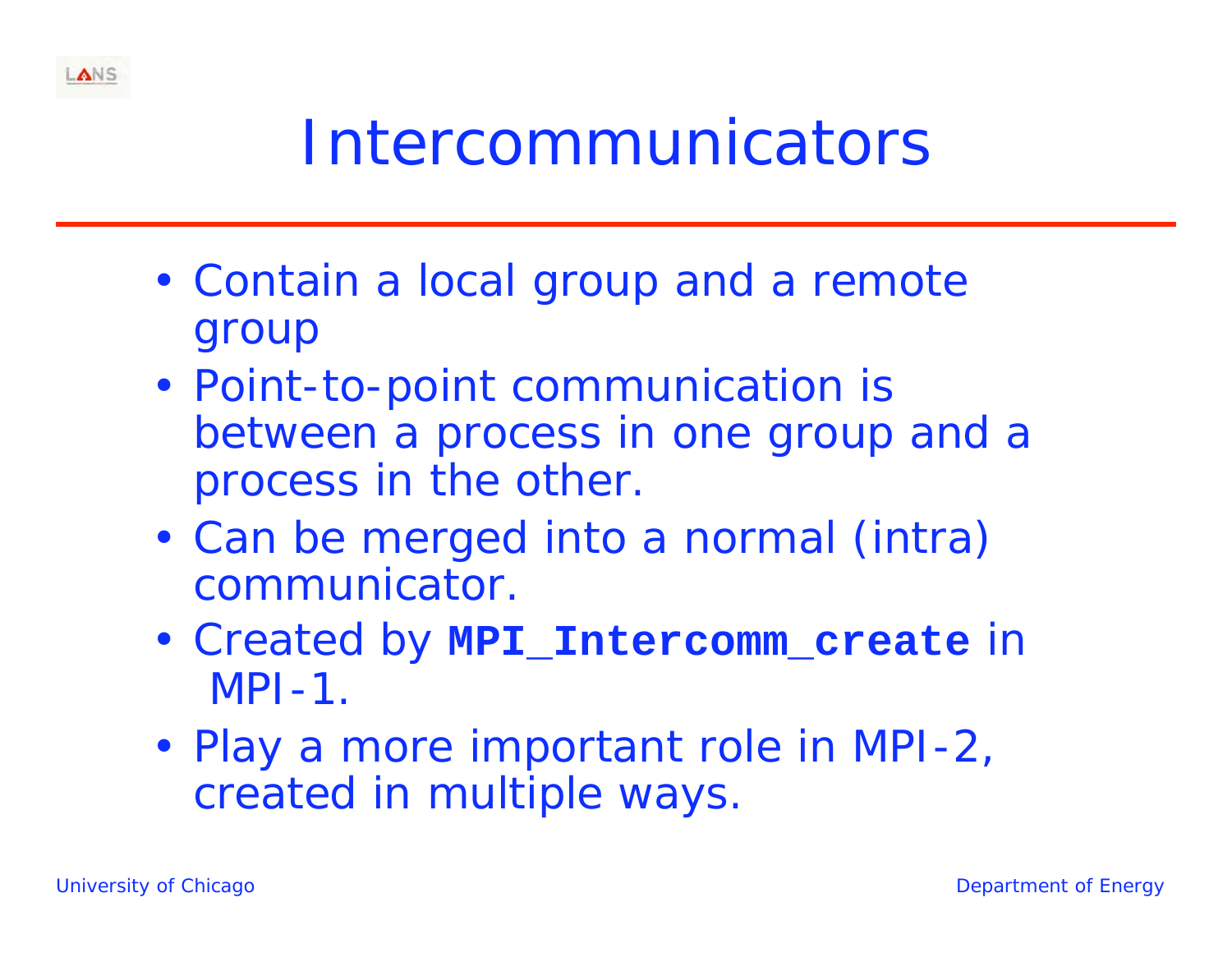#### Intercommunicators



LANS

University of Chicago **Department of Energy**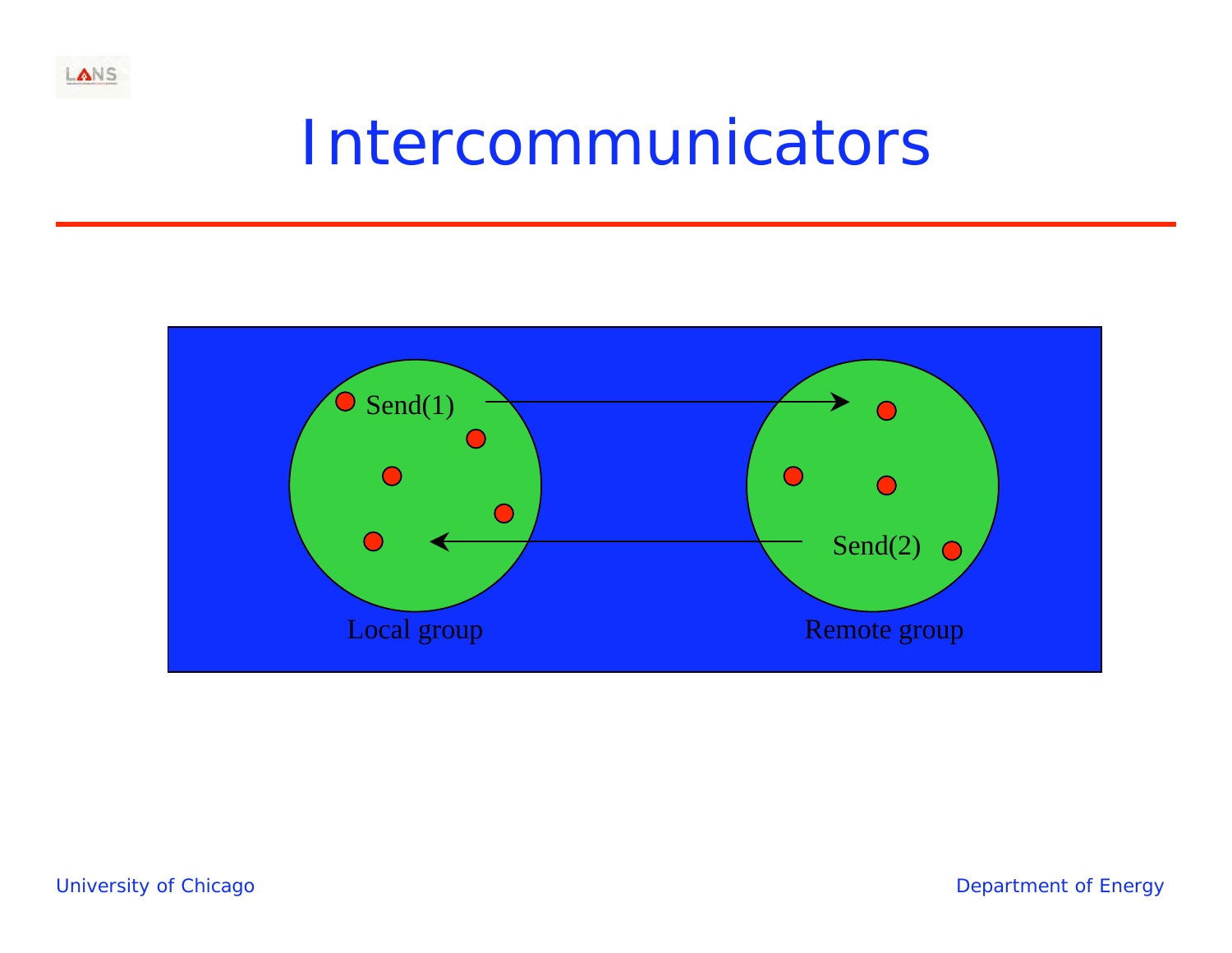### Spawning New Processes



LANS

University of Chicago **Department of Energy**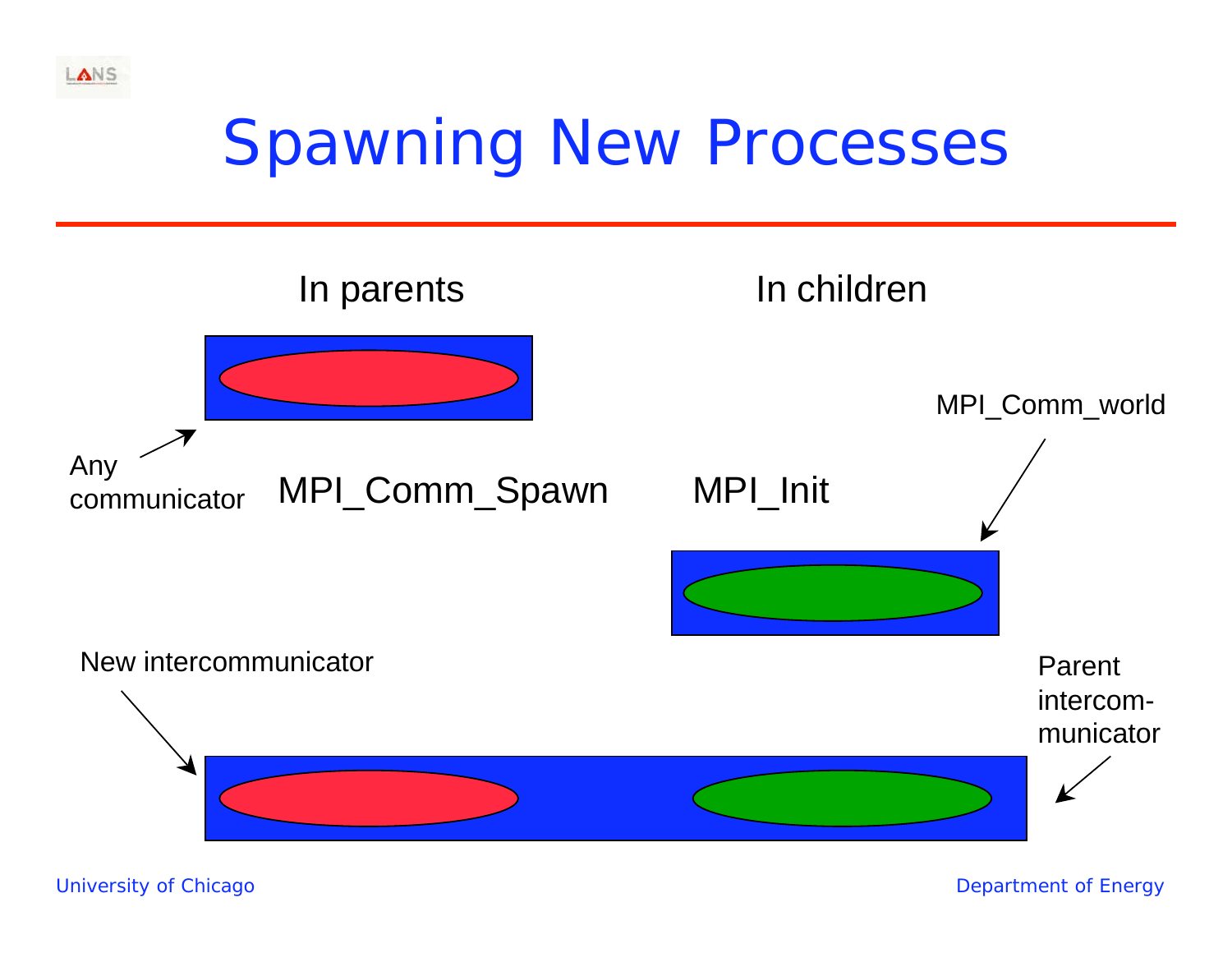

## Two Party Operations in MPI

- Generalize the *process* to be an MPI communicator
	- Well defined behavior and semantics, just like a process.
	- Provides more resources (parallelism) without changing application details
- Generalize the communication to operations on an intercommunicator
	- MPI provides both point-to-point and collective
	- Semantics of intercommunicator collectives often appropriate for fault-tolerant apps
		- Implementations can enhance (not change) the semantics to provide additional guarantees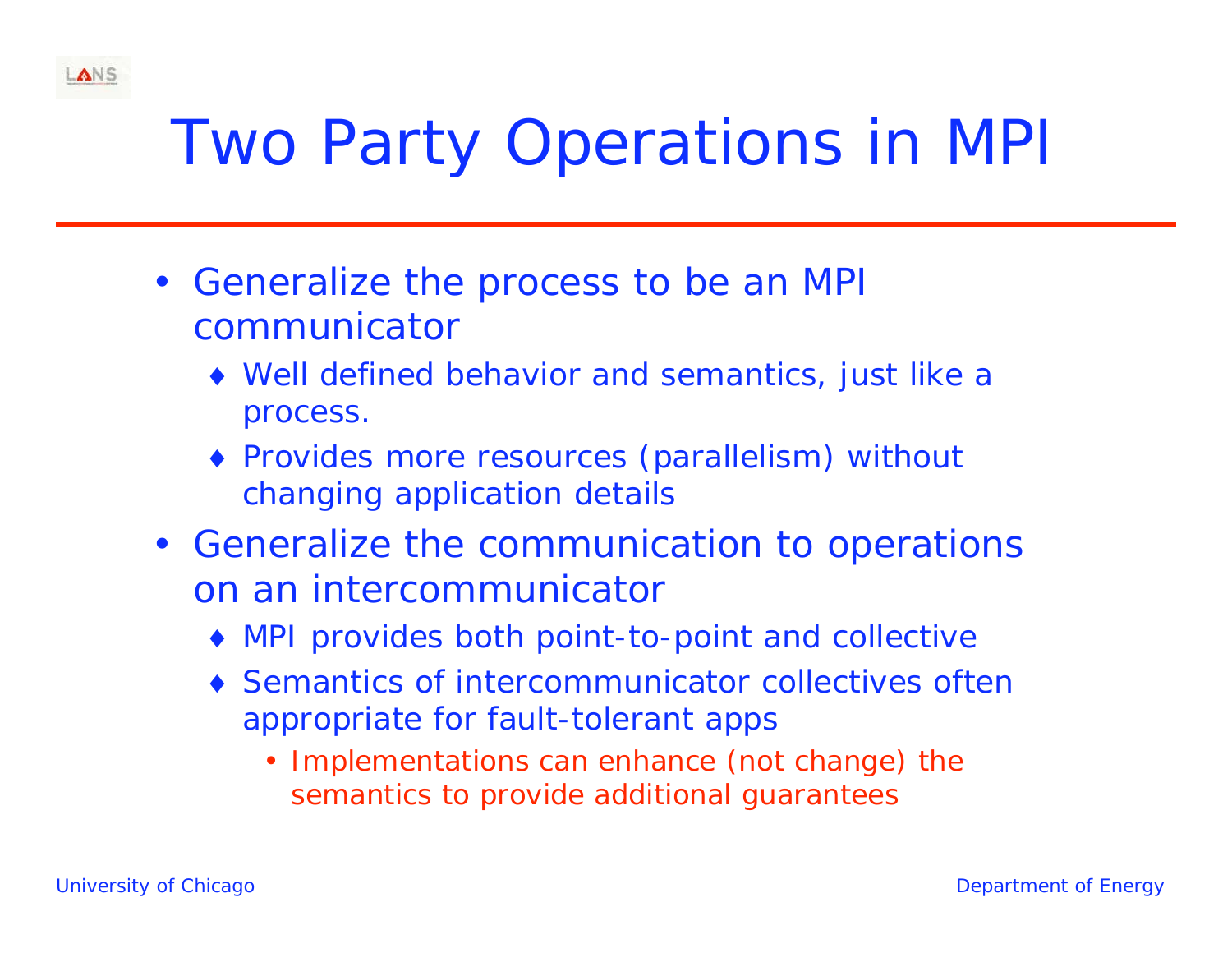

### Master/Slave Programs with Intercommunicators

- One type of program easy to make fault-tolerant is the master/slave paradigm (seti@home).
- This is because slaves hold very small amount of state at a time.
- Such an algorithm can be expressed in MPI, using intercommunicators to provide a level of fault-tolerance, if the MPI implementation provides a robust implementation of MPI\_ERRRORS\_RETURN for intercommmunicators.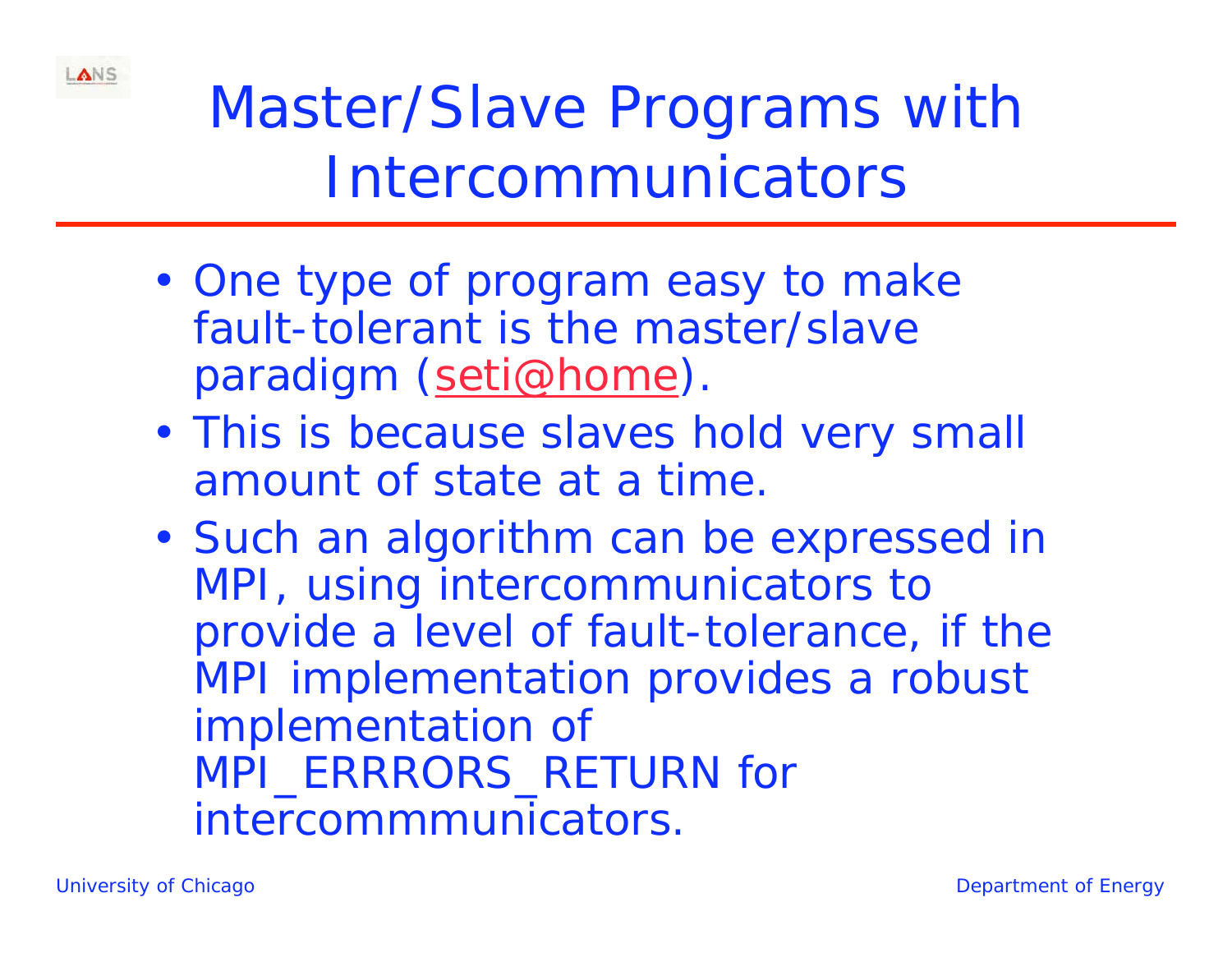

#### A Fault-Tolerant MPI Master/Slave Program

- $\bullet$  Master process comes up alone first.
	- ◆ Size of MPI\_COMM\_WORLD = 1
- $\bullet$  It creates slaves with MPI\_Comm\_spawn
	- ◆ Gets back an intercommunicator for each one
	- ◆ Sets MPI\_ERRORS\_RETURN on each
- $\bullet$  Master communicates with each slave using its particular communicator
	- ◆ MPI\_Send/Recv to/from rank 0 in remote group
	- Master maintains state information to restart each subproblem in case of failure
- • Master may start replacement slave with MPI\_Comm\_spawn
- • Slaves may themselves be parallel
	- ◆ Size of MPI\_COMM\_WORLD > 1 on slaves
	- Allows programmer to control tradeoff between fault tolerance and performance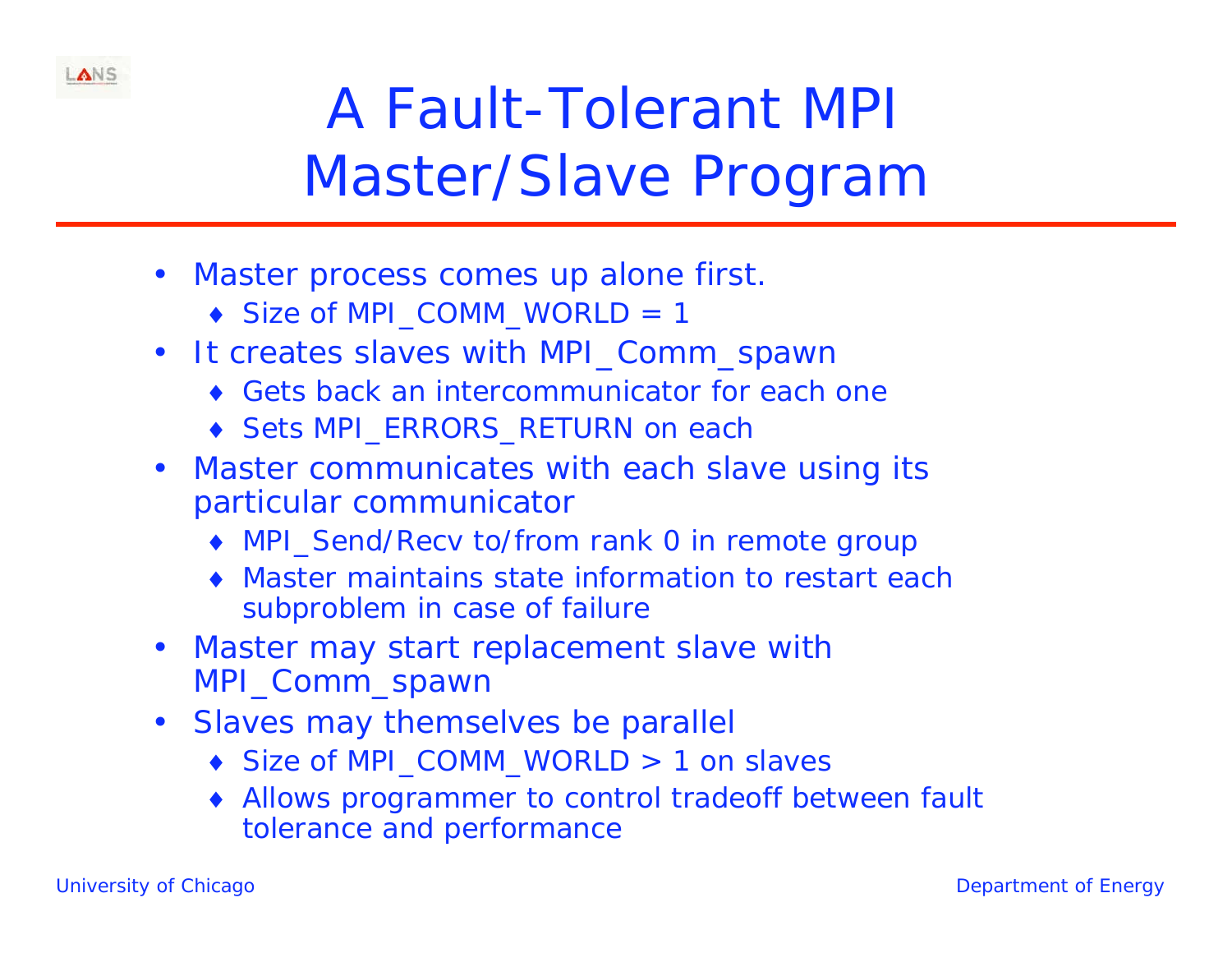

## Extending MPI

- $\bullet$  New objects and methods with new syntax and semantics to support the expression of fault-tolerant algorithms in MPI
- $\bullet$  Example – The MPI\_Process\_array object, somewhat like an MPI Communicator (retains idea of context), but
	- ◆ Has dynamic instead of constant size
	- ◆ Rank of process replaced by constant array index
	- No collective operations for process arrays
		- Full semantics too application specific this should be left to libraries built on MPI that applications use
	- New send/receive operations would be defined for processes identified by an index into a process array.
	- Can have attached error handler
- $\bullet$  Might be more convenient than an intercommunicatorbased approach for master/slave computations where slaves communicate among themselves.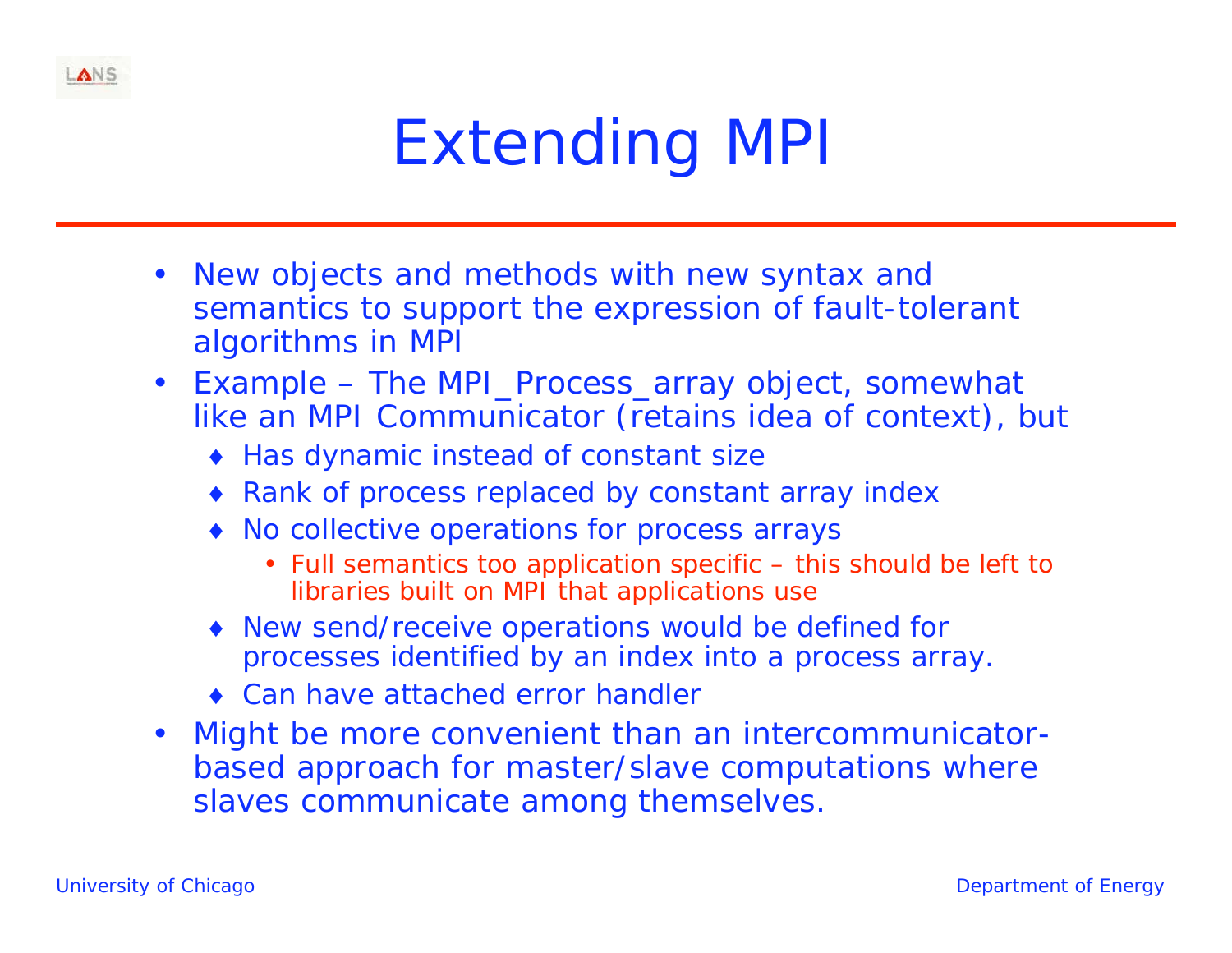

#### Conclusion

- Fault tolerance is a property of an algorithm, not a library
	- Management of state is the key
- •It is important to be able to express a fault-tolerant parallel algorithm as an MPI program
- Some solutions are already in use
- $\bullet$  Implementations can provide more support than they currently do for fault tolerance, without changing the MPI specification
- Additions to the MPI Standard may be needed to extend the class of fault tolerant algorithms that can be expressed conveniently in MPI
- Further research is needed, first in improvements to MPI-2 implementations, and eventually into MPI extensions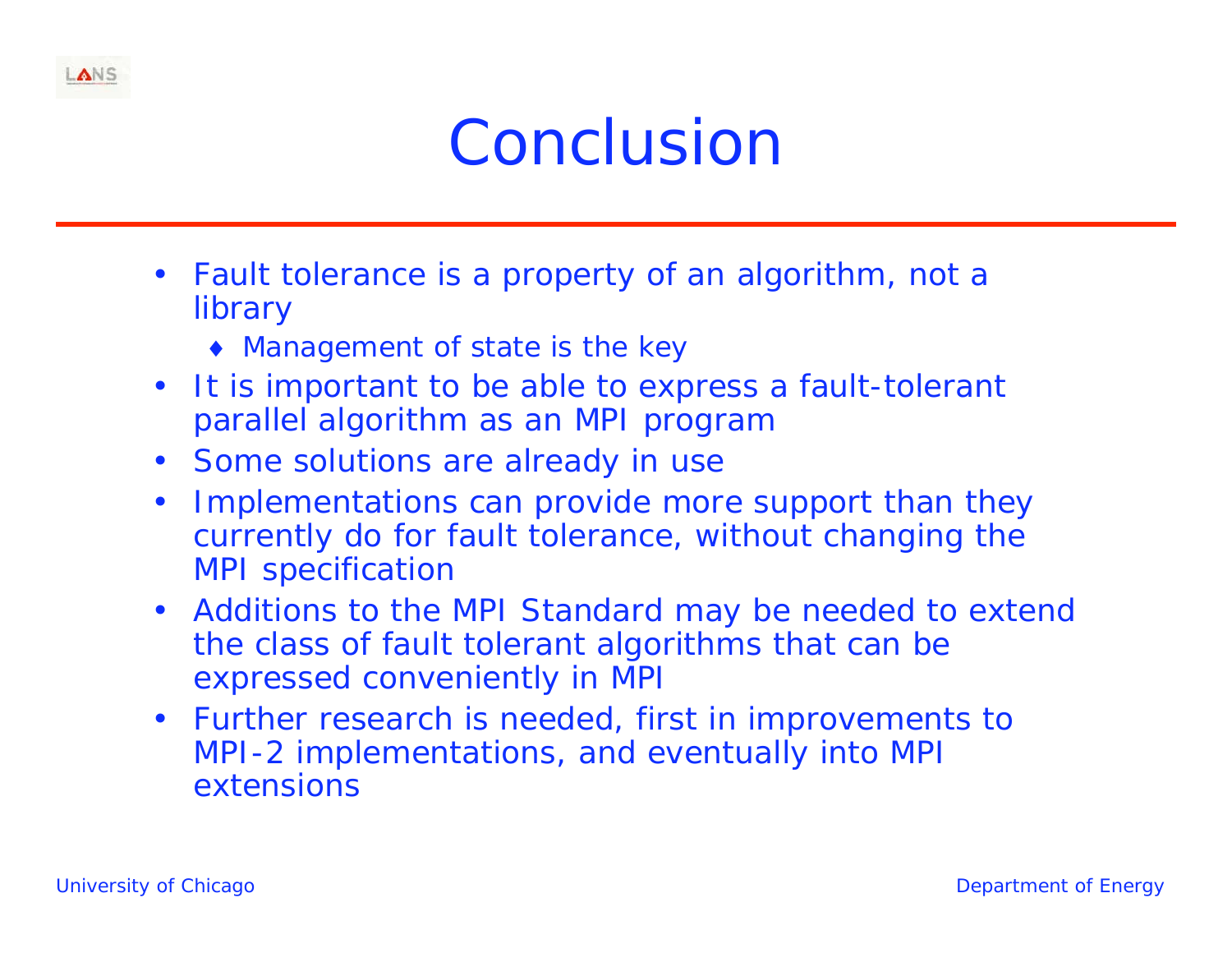

## Backup

University of Chicago **Department of Energy**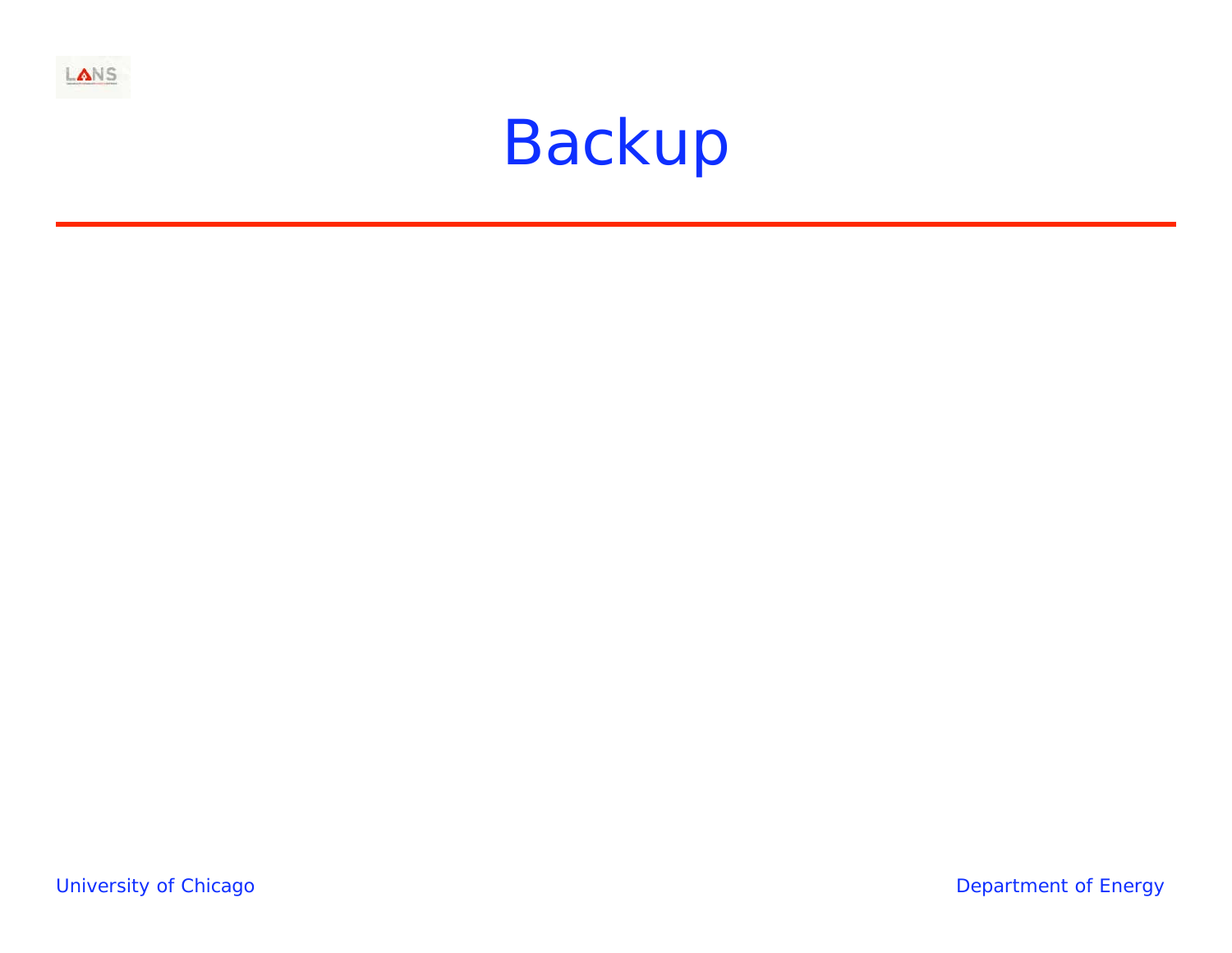

## Fault Tolerance in MPI

- Can MPI be fault tolerant?
	- What does that mean?
- Implementation vs. Specification
	- Work to be done on the implementations
	- Work to be done on the algorithms
		- Semantically meaningful and efficient collective operations
	- Use MPI at the correct level
		- Build libraries to encapsulate important programming paradigms
- • (Following slides are joint work with Rusty Lusk)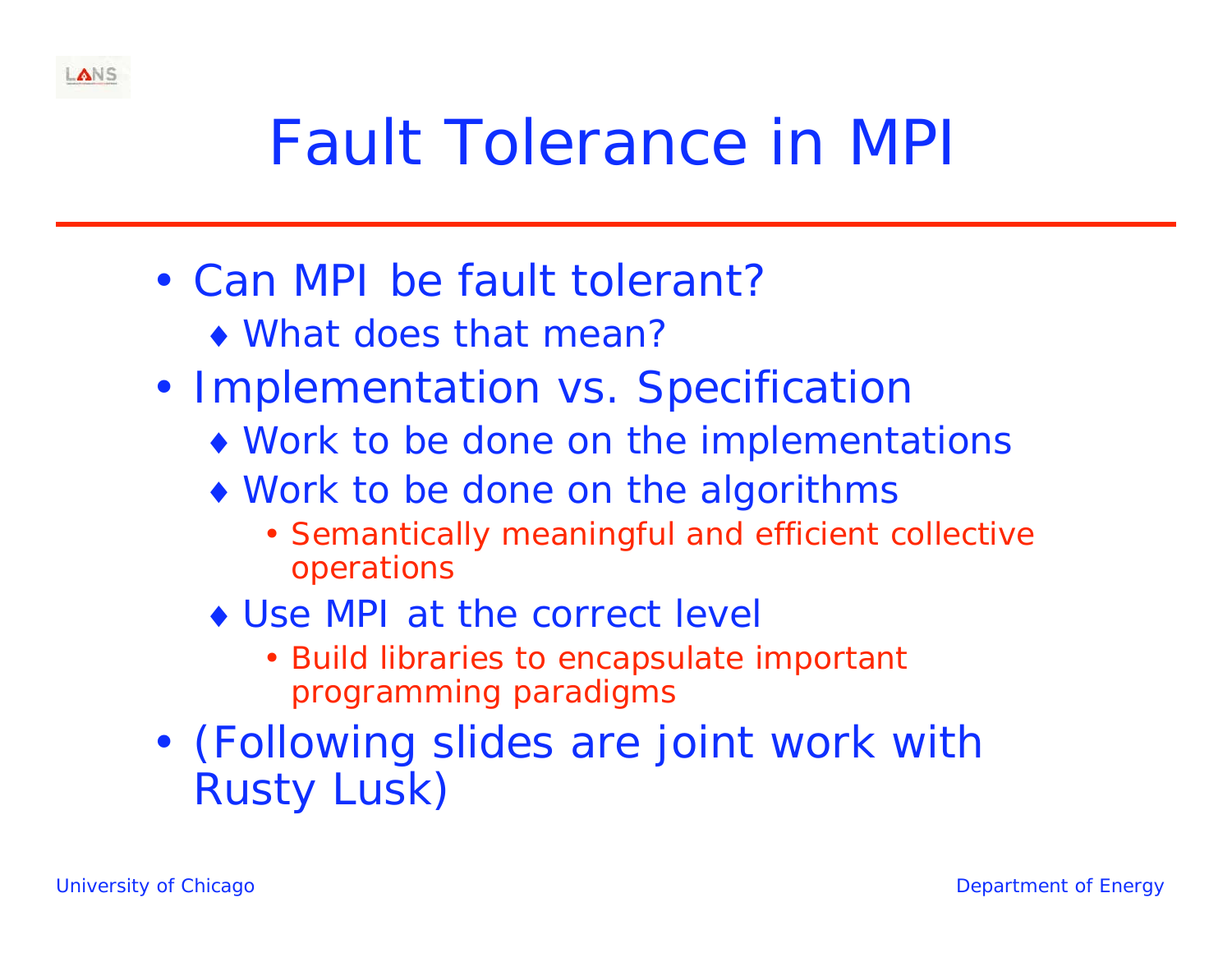## **Outline**

- Myths about MPI and fault tolerance
- Definitions of fault tolerance
- Relevant parts of the MPI standard
- MPI can support a class of fault-tolerant programs
	- If implementation provides certain features
	- Example of fault-tolerant master-slave program in MPI
- Extending the MPI Standard to allow more fault-tolerant programs
	- Adding new MPI objects and methods
- University of Chicago Department of Energy and the Department of Energy Department of Energy • Disclaimer – These are preliminary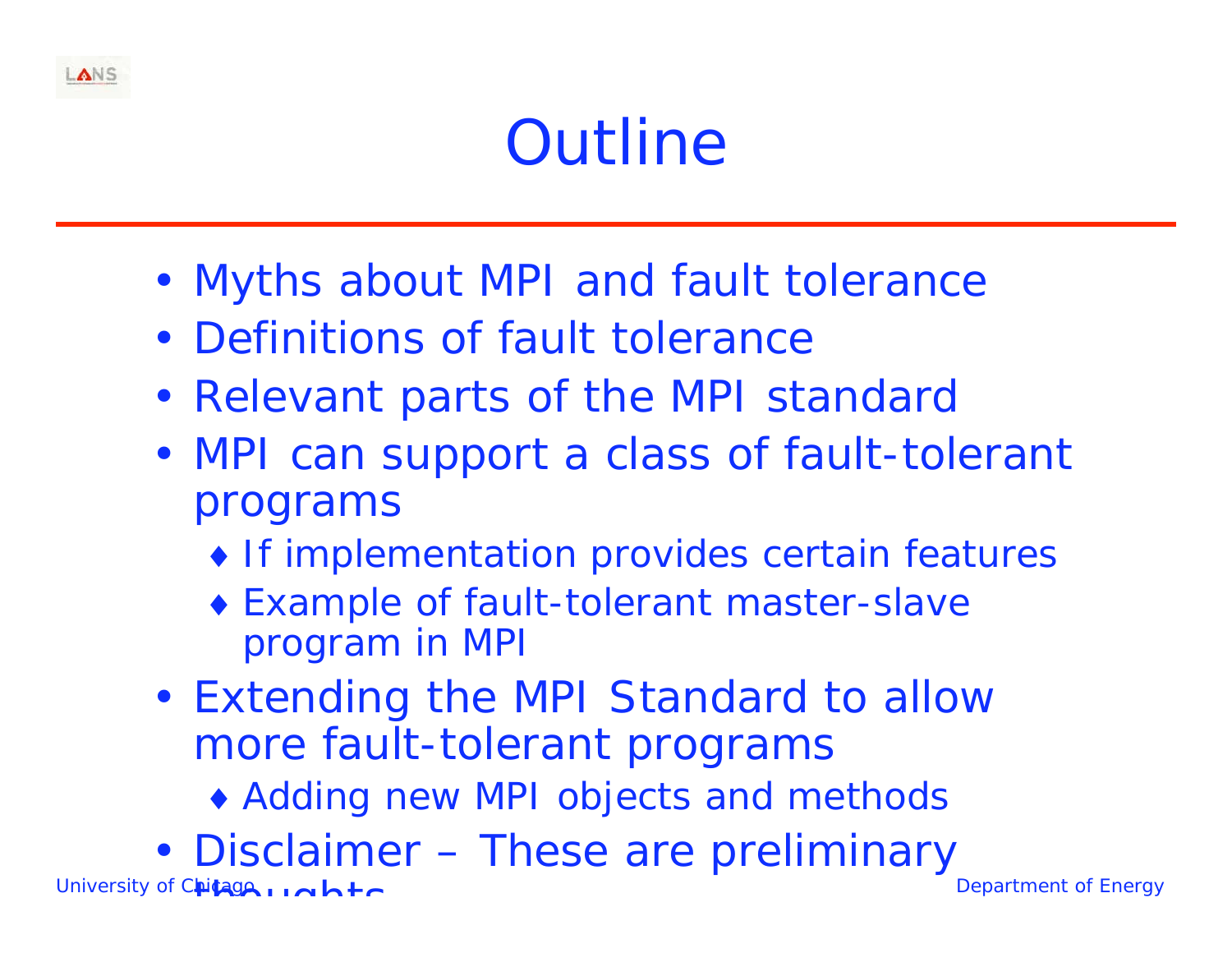

# What is Fault Tolerance Anyway?

- • A fault-tolerant program can "survive" (in some sense we need to discuss) a failure of the infrastructure (machine crash, network failure, etc.)
- $\bullet$  This is not in general completely attainable. (What if *all* processes crash?)
- $\bullet$  How much is recoverable depends on how much *state* the failed component holds at the time of the crash.
	- In many master-slave algorithms a slave holds a small amount of easily recoverable state (the most recent subproblem it received).
	- In most mesh algorithms a process may hold a large amount of difficult-to-recover state (data values for some portion of the grid/matrix).
	- Communication networks hold varying amount of state in communication buffers.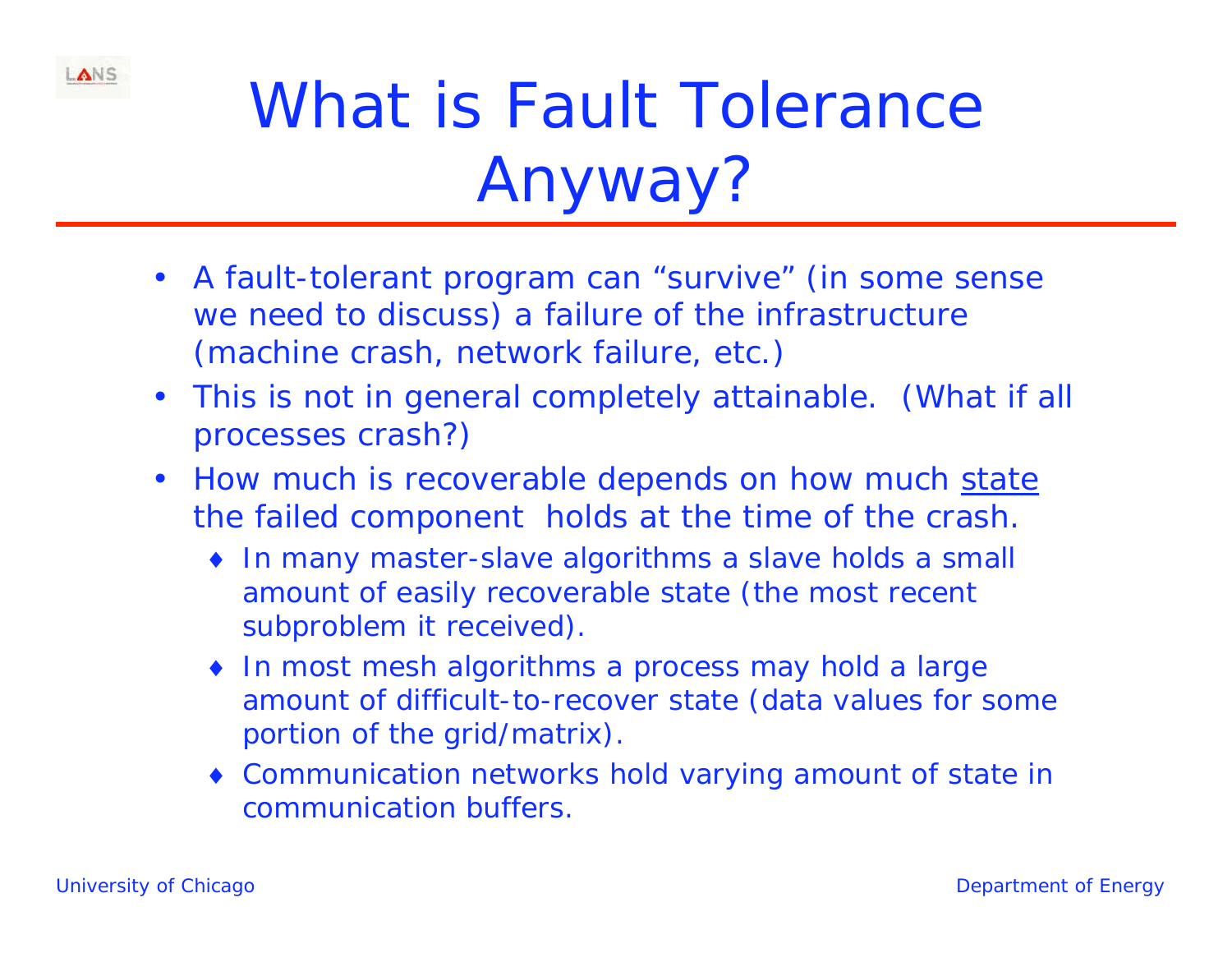

## Types of "Survival"

- The MPI library automatically recovers.
- Program is notified of problem and takes corrective action.
- Certain operations, but not all, become invalid.
- Program can be restarted from checkpoint.
- Perhaps combinations of these.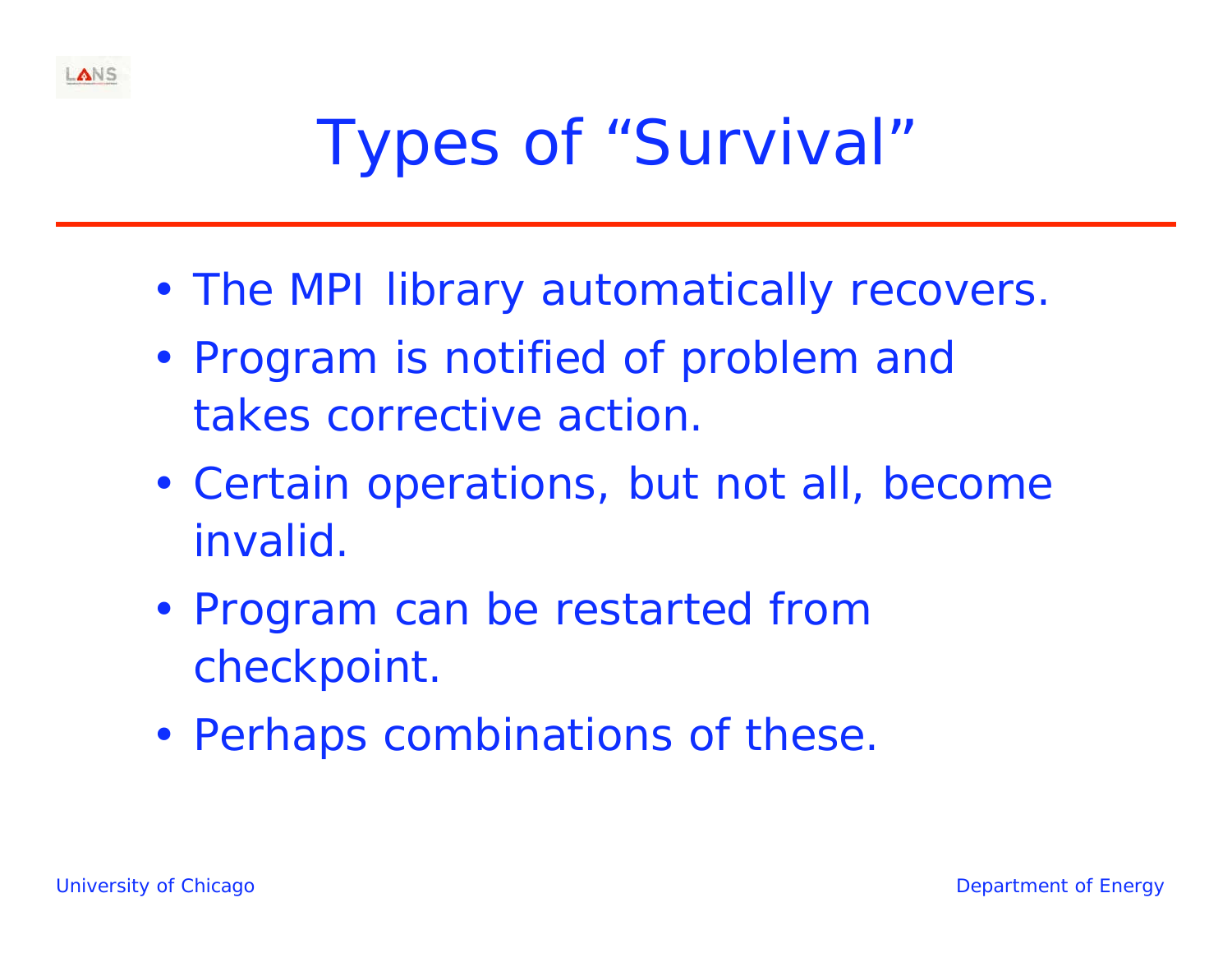

#### What Does the Standard Say About Errors?

- A set of errors is defined, to be returned by MPI functions if MPI\_ERRORS\_RETURN is set.
- •Implementations are allowed to extend this set.
- • It is not required that subsequent operations work after an error is returned. (Or that they fail, either.)
- $\bullet$  It may not be possible for an implementation to recover from some kinds of errors even enough to return an error code (and such implementations are conforming).
- $\bullet$  Much is left to the implementation; some conforming implementations may return errors in situations where other conforming implementations abort. (See "quality of implementation" issue in the Standard.)
	- Implementations are allowed to trade performance against fault tolerance to meet the needs of their users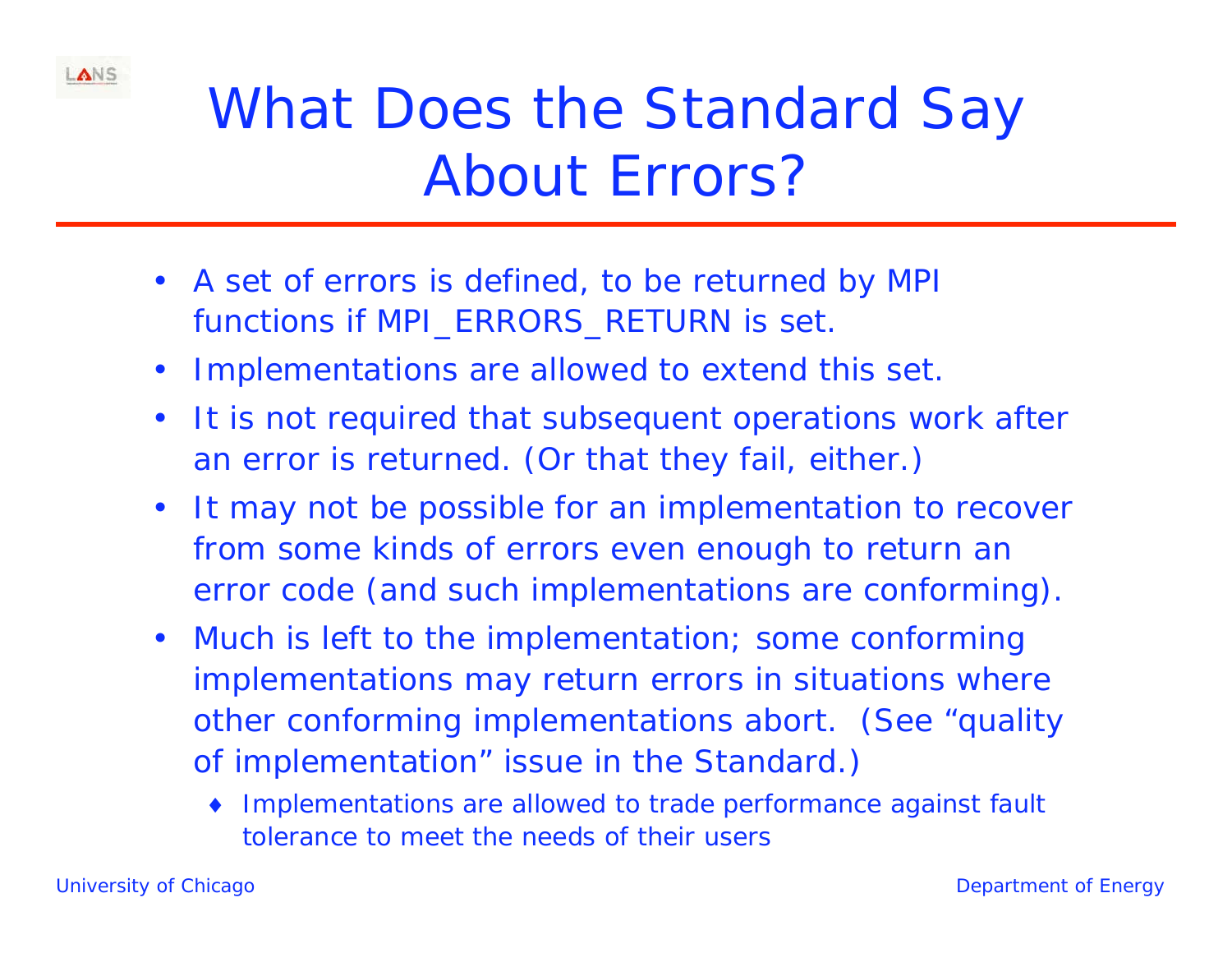

### Some Approaches to Fault Tolerance in MPI Programs

- • Master-slave algorithms using intercommunicators
	- ◆ No change to existing MPI semantics
	- MPI intercommunicators generalize the well-understood two party model to groups of processes, allowing either the master or slave to be a parallel program optimized for performance.
- $\bullet$ **Checkpointing** 
	- In wide use now
	- Plain vs. fancy
	- ◆ MPI-IO can help make it efficient
- $\bullet$  Extending MPI with some new objects in order to allow a wider class of fault-tolerant programs.
	- The "pseudo-communicator"
- Another approach: Change semantics of existing MPI functions
	- No longer MPI (semantics, not syntax, defines MPI)